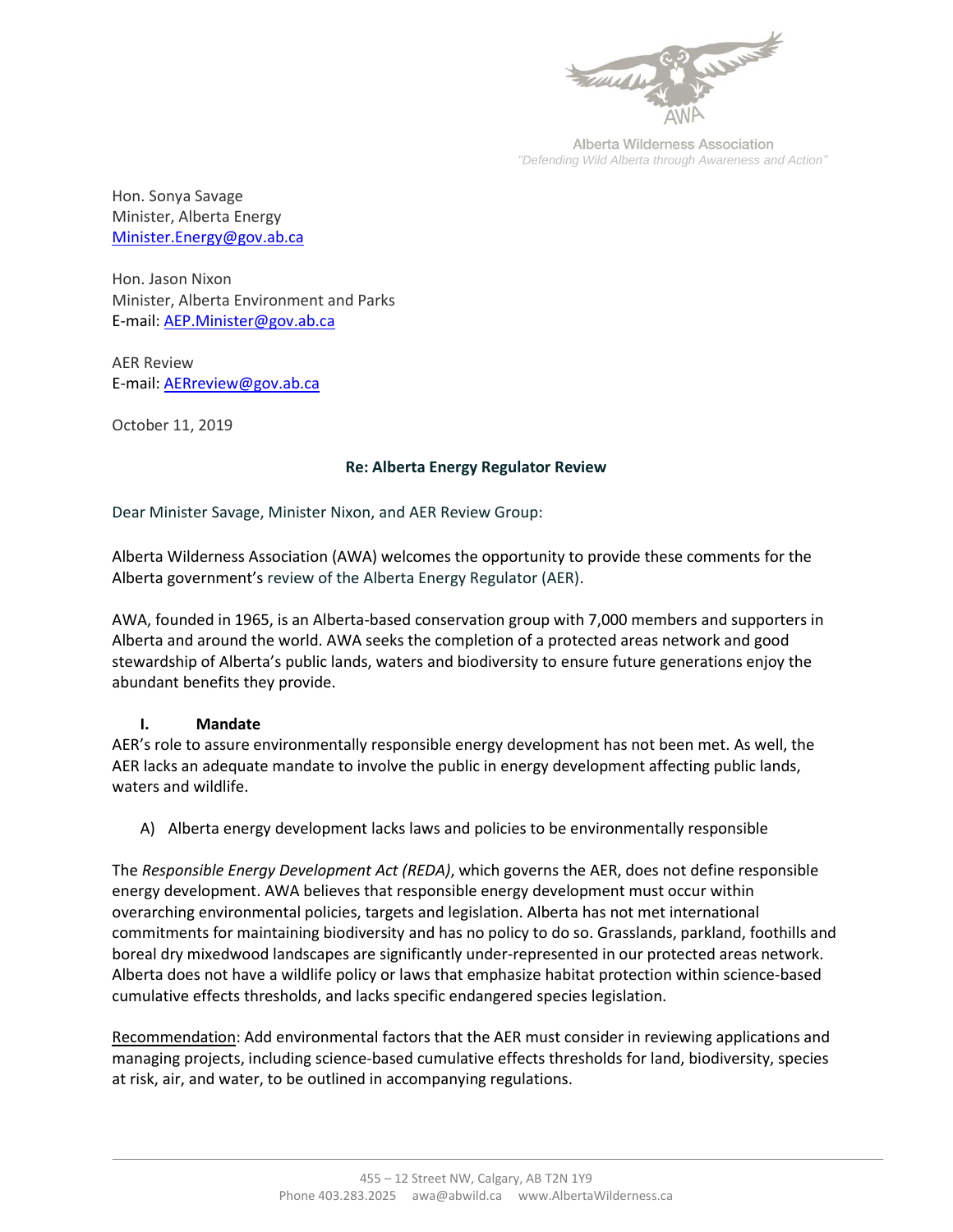B) Mandate misses impacts resulting from issuing energy tenure

The AER does not address the full life cycle of energy developments. As a crucial first step in energy development, Alberta Energy issues and renews tenure, without public involvement. This drives subsequent environmental impacts by conferring a property right for a company to explore, and implies a right to develop under existing law and policies. Alberta energy tenure is issued without regard to cumulative effects management for land and biodiversity impacts, and at times without adequate regard for existing restrictions based on sensitive landscapes and protective notations.

Recommendation: Alberta Energy must assume responsibility for issuing and renewing tenures within a framework that includes:

- science-based thresholds to limit cumulative effects upon land, biodiversity, air and water;
- maintaining and protecting habitat of species at risk;
- respect for existing protective notations; and
- a mechanism for public input and review of tenure applications and renewals.
- C) AER is not fulfilling its mandate for Cumulative Effects Management (CEM)

In July 2013 and September 2014 meetings, AER's Board chair and AER's President assured AWA that AER had a strong commitment to advance a meaningful cumulative effects management system (CEMS) for air, land, water and biodiversity, consistent with AER regulatory responsibilities. This responsibility and commitment was reinforced in a Nov. 2016 presentation to Alberta Environmental Network members by AER's Chief Scientist, which included prepared materials stating "under ALSA and REDA, the AER is expected to conduct Cumulative Effects Management for energy resource development aligned with GoA." Despite these assurances and some promising steps, this responsibility is unfulfilled, as outlined further in the 'Evolution' comments section below.

D) AER is not adequately managing species-at-risk habitat to uphold Alberta's commitments to recover populations

AWA understands that the streamlined 'enhanced' approval processes, without review or oversight by the Alberta government's regional fish and wildlife experts, have led to energy infrastructure incursions such as roads into formerly relatively intact areas. The density of seismic lines, roads, pipelines and other energy-related disturbance in species-at-risk habitat is still largely uncontrolled and escalating; an exception is in identified sage grouse habitat where federal emergency protection orders apply.

Recommendation: There should be no standard/automated approvals in species-at-risk habitat, including for caribou, threatened fish, native grasslands and the wildlife dependent on them. All such applications must be carefully reviewed to avoid new disturbance within species-at-risk habitat or identified critical habitat. Enforceable sub-regional access and infrastructure plans should be in place outlining how habitat will be maintained and steadily restored to support self-sustaining populations. Minimized new energy-related disturbance should only be permitted where such sub-regional plans are in place, accompanied by offsets with high compensation ratios.

E) AER has not met its mandate to assure reclamation of disturbed lands

AER's reclamation liability management must be reformed to remove the unacceptably high and increasing public risk of unfunded operator obligations. Albertans must not be left with the costs of un-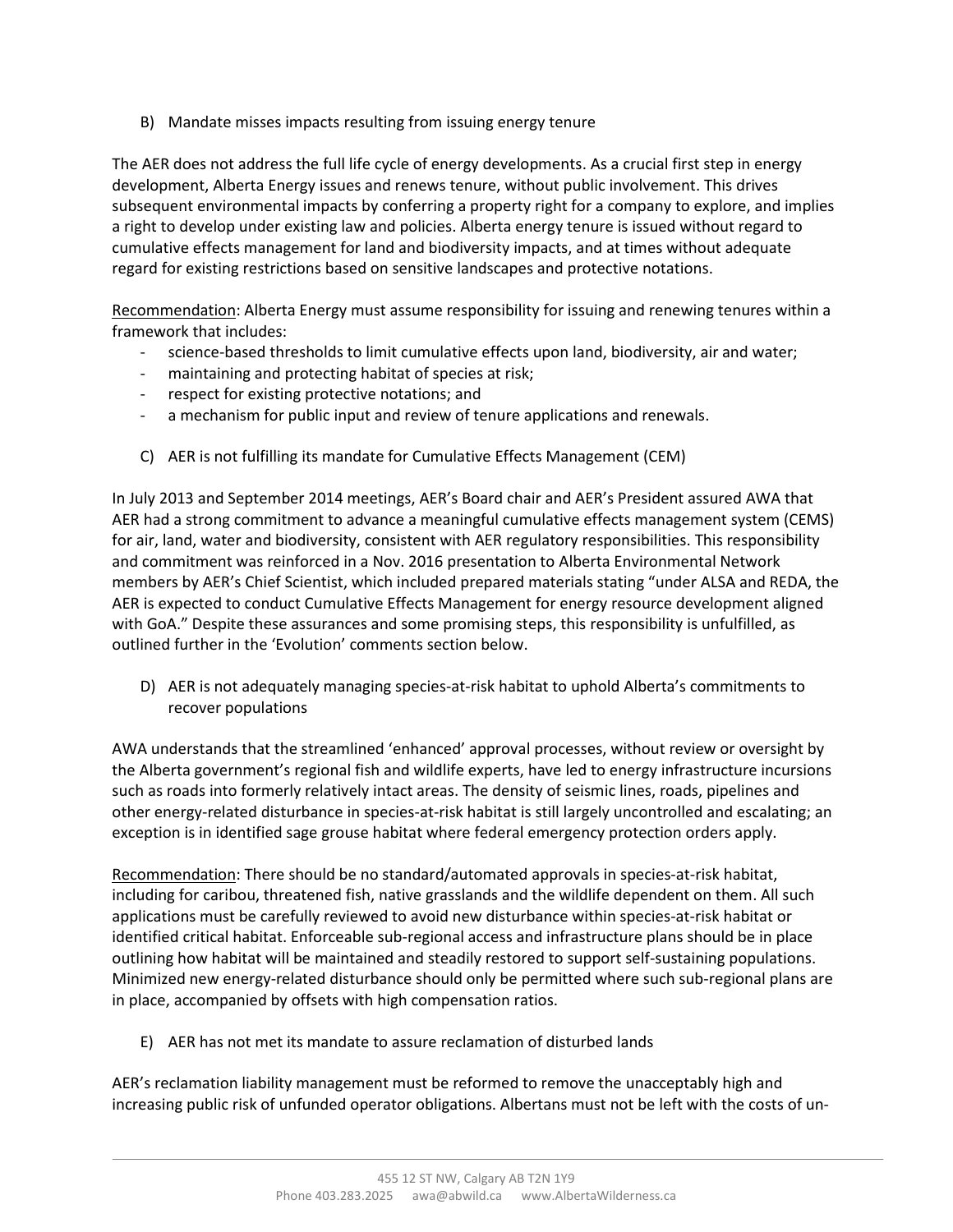reclaimed landscapes, including risks of ongoing soil and water contamination and loss of native vegetation, habitat and watershed connectivity.

Alberta significantly lags other jurisdictions in energy reclamation liability management. For oilsands mines, Canada's Ecofiscal Commission's July 2018 report identified Alberta's liability gap as a pressing issue to address. It documented that Quebec and Yukon each have stringent up-front financial security requirements to motivate timely, progressive mine reclamation. For wells, AER's May 2016 presentation to an IOGCC conference noted that Alberta's system of no time limits, no application requirements and no security deposits for inactive wells has been accompanied by escalating inactive well numbers. It documented that New Mexico, Texas and Wyoming had more stringent requirements accompanied by either declining or relatively stable numbers of inactive wells.

Recommendation: AER must transition to require operators to post full upfront financial security for abandonment and reclamation obligations for wells, facilities and mines. AER must implement strict timelines for the abandonment and reclamation of inactive wells, and strengthen oilsands mine tailings reduction targets and actions.

F) Stronger mandate needed for participation of public and genuine public interest groups

AWA believes that there must be meaningful public participation in decisions affecting Alberta's public lands, waters and wildlife. Meaningful public participation provides better information for decision makers, stronger oversight of decisions, and improves both the ultimate decisions and their public acceptance. This requires not only informal consultation, but opportunities to conduct transparent proceedings with records and reasoned decisions. *REDA* severely restricts who may file a statement of concern and be heard at a hearing, and whether a hearing is held. The current 'directly and adversely affected' test focuses on private financial interests and a narrow residency area, which excludes many legitimate public interests. Compared to previous legislation, *REDA* also reduced the scope for establishing hearings, and eliminated judicial review of AER decisions, which further narrowed public participation and oversight of AER.

Recommendation: AER decision-making processes should formally include parties that demonstrate a "genuine interest" in the application's substantive subject matter. There are appropriate tests to determine "genuine" interest for environmental and other common good values, including subject matter experience, a record of involvement in the relevant issues, and responsible participation in proceedings. The scope for holding hearings should be expanded, and judicial review of AER decisions should be allowed.

## **II. Evaluating the Evolution of Regulatory Mandate**

A) Inadequate evolution of Cumulative Effects Management of energy impacts.

AER's predecessor, the ERCB, had developed some useful pilot approaches to understand, collaborate with communities, and reduce harmful cumulative impacts of energy development, for example, the Aberdeen land challenge pilot (2009) and the Battle Lake watershed development pilot (2011). AER's area-based regulation (ABR) pilot in MD Greenview did evolve to achieve some water ecological benefits, but has failed to manage cumulative land and biodiversity energy impacts.